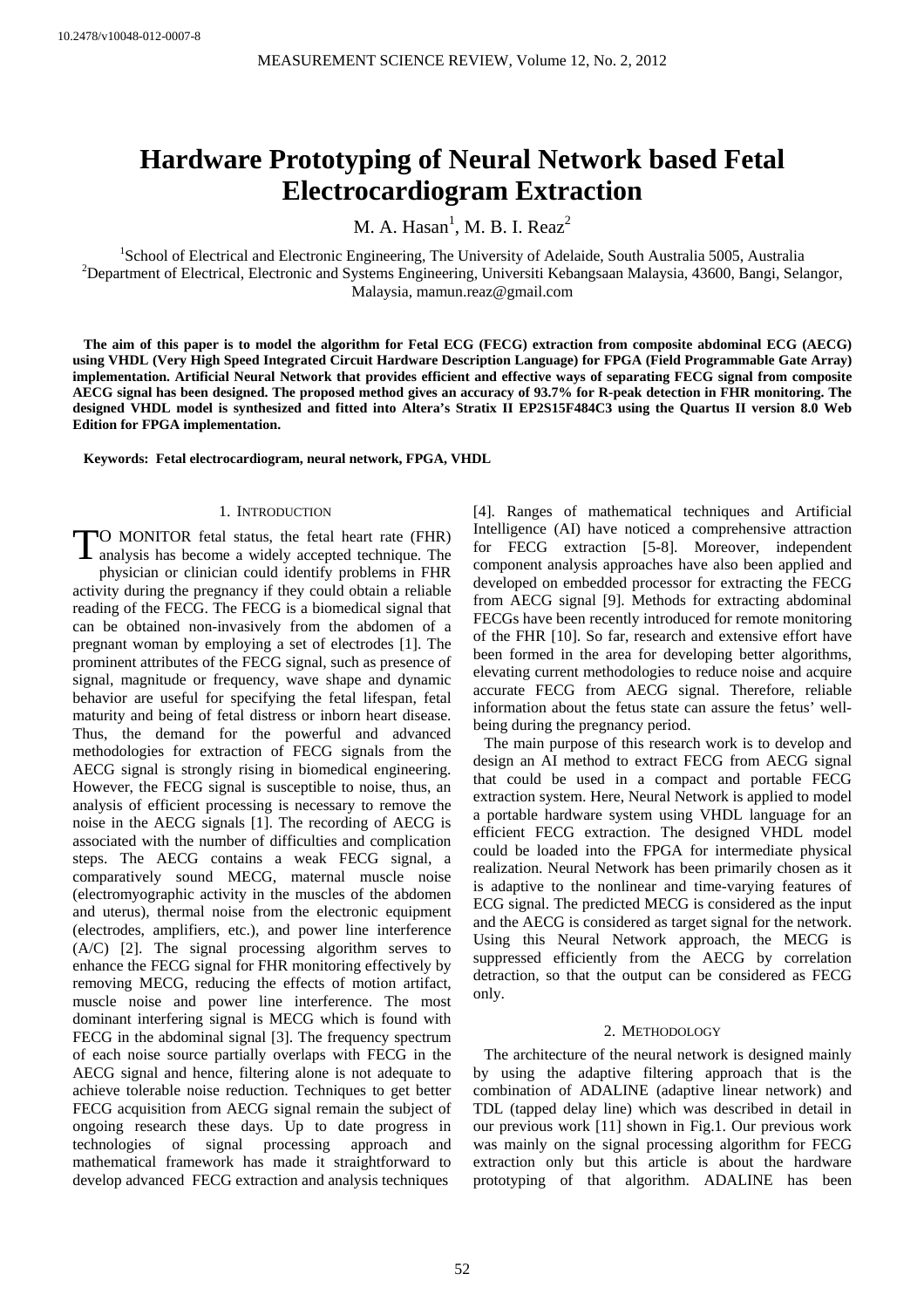considered in our study mainly as one of the robust filtering techniques that use a Neural Network topology and which proved to be one of the best adaptive filtering algorithms [12]. According to the concept of TDL, the MECG signal enters and passes through the N-1 delays and the output of the TDL is an N-dimensional vector, made up of the input signal at the current time, the previous signal that is fed to the ADALINE.



Fig.1. Adaptive Filter Network [11]

The MECG, which is predicted and close to the AECG, passes through the one  $(N - 1$ , were  $N = 2$ ) tapped delay line. The tapped delay line was considered mainly due to lower complexity and modeling of FPGA. The delayed output was multiplied by the two corresponding initial weights. The initial weight was considered  $w_{1,1} = 0$ , and  $w_{1,2}$  = -2. After adding the weighted output, it passes through the linear activation function. Finally, the output of the network was detracted from the AECG signal to reduce the difference between input and target signal; the weights were updated in every step. Therefore, the difference is considered as FECG signal. The input (MECG) is considered as  $\overrightarrow{p}$ , the target signal (AECG) is considered as  $d$ → and the adaptive weight is considered as  $w$ . The *X* learning rate is  $\eta$  and the momentum is m. To get the maximum satisfactory fetal ECG output, the optimal learning rate was 1 and momentum value was 0.2. Therefore, the network representation can be written as:

$$
net_{\rightarrow} = w \cdot p
$$
 (1)

$$
a_{\rightarrow} = g(net_{\rightarrow}) = net_{\rightarrow}
$$
  

$$
X \qquad X \qquad (2)
$$

$$
\delta_{\rightarrow} = d_{\rightarrow} - a_{\rightarrow} \tag{3}
$$

The learning rule is:

$$
\overrightarrow{w}_{new} = \overrightarrow{w}_{old} + (1 - m)\eta \cdot \overrightarrow{\delta}_{X} \cdot \overrightarrow{p}
$$
 (4)

Initially, the custom designed MATLAB® program was used to extract the FECG signal because it was simpler and faster to verify the functionality and reliability for the designed algorithm. After performing the efficient FECG extraction from AECG using MATLAB tools, the whole algorithm was designed using VHDL language; where Altera's Qurtus II version 8.0 Web Edition was used as the platform. As a result, VHDL implementation of the algorithm has to be perceived as a structural, behavioral and physical version of the algorithm. The design flow of the entire algorithm for hardware prototyping for this research is shown in Fig.2.



Fig.2. Hardware Modeling for FPGA implementation

The initial modeling of the FECG extraction algorithm has been designed. The second step of the implementation has been considered by considering the schematic block diagram and then VHDL coding was done. The software Qurtus II Web Edition has been used and the code has been simulated functionally and synthesized for FPGA implementation. The advantage of using Qurtus II is that the designed model could be synthesizing the system into a physically available FPGA [13]. The top entity of the overall VHDL model comprises three inputs - Clock, AECG and MECG and one output - FECG. Fig.3 shows the four different modules of VHDL model, which are ReadData, Preminmax, Neural Network and Postminmax. These four modules have been considered to simplify the total implementation of Neural Network into the hardware system. Through these modules the Neural Network algorithm has been implemented.



Fig.3. Block diagram of four modules

The part of the flow of VHDL implementation for functional simulation is shown in Fig.4. This part describes mainly how the biomedical (AECG, MECG and FECG) signal can be processed for real-time FPGA implementation by following the procedure of hardware prototyping. The input signal for the system was taken from the vector waveform file in each positive clock edge and simulated into functional simulation behavior shown in Fig.4.

The main inputs, AECG and MECG, are given through the ReadData module using the clocked input concept. For every positive edge of the clock, each sample point of the AECG and MECG is read by using the ReadData module. Before feeding the inputs into the Neural Network module, all inputs are normalized by using the Preminmax module.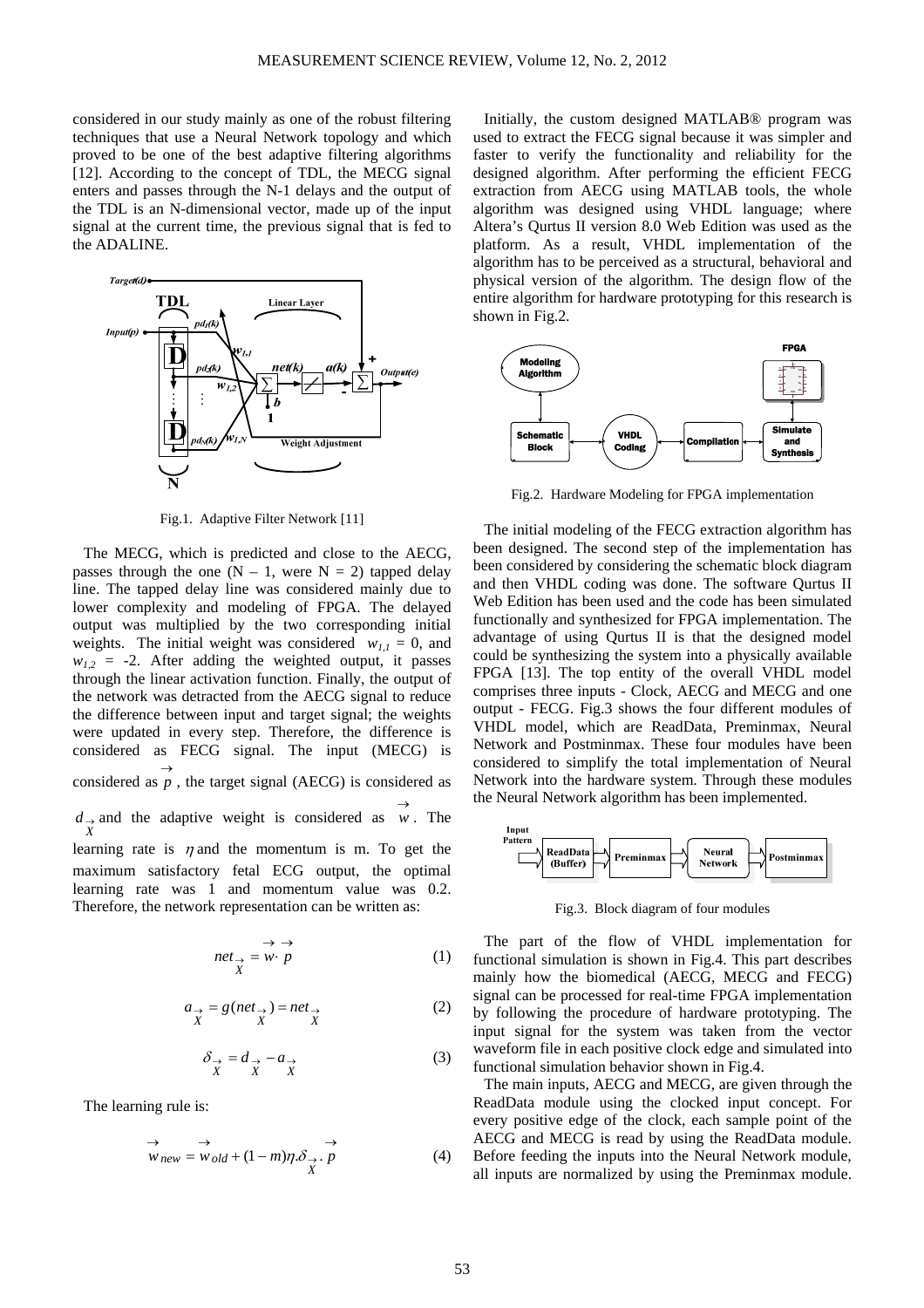After normalizing, all inputs are passed to the next module - Neural Network. In the Neural Network module, the ADALINE is implemented to process all the normalized inputs and finally the output of the Neural Network module is de-normalized using the last module, Postminmax, to get the actual value of the outputs (FECG).



Fig.4. Flow chart for VHDL implementation

#### 6. RESULTS AND DISCUSSION

The recorded signals are downloaded from MIT/BIH PAF Prediction Challenge database website in binary format. In this study, 10-recorded signals have been investigated. The obtained signals consisted of both normal AECG and AECG with paroxysmal atrial fibrillation. C++ program was used to convert these results manually to text file format \*.txt. Since the total number of samples was large (128 samples per second  $= 7680$  samples per minute, thus total samples  $=$  $7680*40 = 307200$  samples per subject), only two thousand samples were converted in each text file  $(2000*4 = 8000)$ samples per subject). This served to reduce the neural network training time. The algorithm has been examined using several AECG signals. One of the tested signals is shown in Fig.5. According to the figure, M denotes the peak of maternal QRS and F denotes the peak of fetal QRS complex from AECG signal. In this figure, the AECG signal contains the MECG and FECG. Our developed algorithm is able to extract FECG from the AECG completely. In the figure, around 700 ms in AECG signal, QRS complex of FECG and MECG are overlapped. It is clearly shown in the figure that the designed algorithm is extracting the FECG from the AECG even in the overlapping QRS portion of MECG and FECG. Learning constant and momentum affect the FECG signal after its extraction from the AECG [14]. In this figure, first 100 ms data, the QRS complex of FECG is not clear like the ordinary QRS complex; however, by changing the learning rate and momentum value, it is possible to obtain a regular QRS complex. From this figure, it can be said that the FECG signal is extracted efficiently from the AECG signal.



Fig.5. Suppressed fetal ECG from abdominal ECG to maternal ECG [11]

In order to analyze detection performances of the detection scheme, specific sets of AECG signals were tested by using the performance measurement equation [15].

$$
Performance = \frac{\# fetal R wave - (\# miss + \# false)}{\# fetal R wave} \times 100 \quad (5)
$$

The performance of the proposed method for R-peak detection in FHR monitoring was 93.75%.

In hardware modeling initially all the inputs were multiplied by 1000 to make the final VHDL simulation output (wave form) simple and to avoid the unnecessary floating-point calculation. Floating point calculation in VHDL is a tedious and complex task. VHDL synthesizes only the real number and cannot represent the floating-point value in the simulation waveform output. After the final simulation, the output was computed by dividing 1000 so that the output can be similar to the real output of MATLAB simulation. The compilation summary report of the synthesis is shown in Table1, where logic utilization is 36%, and the total number of resisters used is 1721.

Table 1. Compilation Summary

| Entity                       | Description  |
|------------------------------|--------------|
| <b>Top Entity Name</b>       | Fetal        |
| <b>Family Name</b>           | Stratix      |
| Device Name                  | EP2S15F484C3 |
| Combinational ALUTs          | 4458         |
| Dedicated logic registers    | 1721         |
| DSP block 9-bit elements     | 56           |
| Logic Utilization            | 36%          |
| <b>Total Number Register</b> | 1721         |
| <b>Total Number of Pins</b>  | 153          |

Fig.6 shows a part of the simulation result. In the simulation output, the AECG, CLOCK, FECG and MECG value are marked by a circle. In this figure, the FECG values are -5015, -6096, -33669, - 36577, 8572, -4521, -3030, -